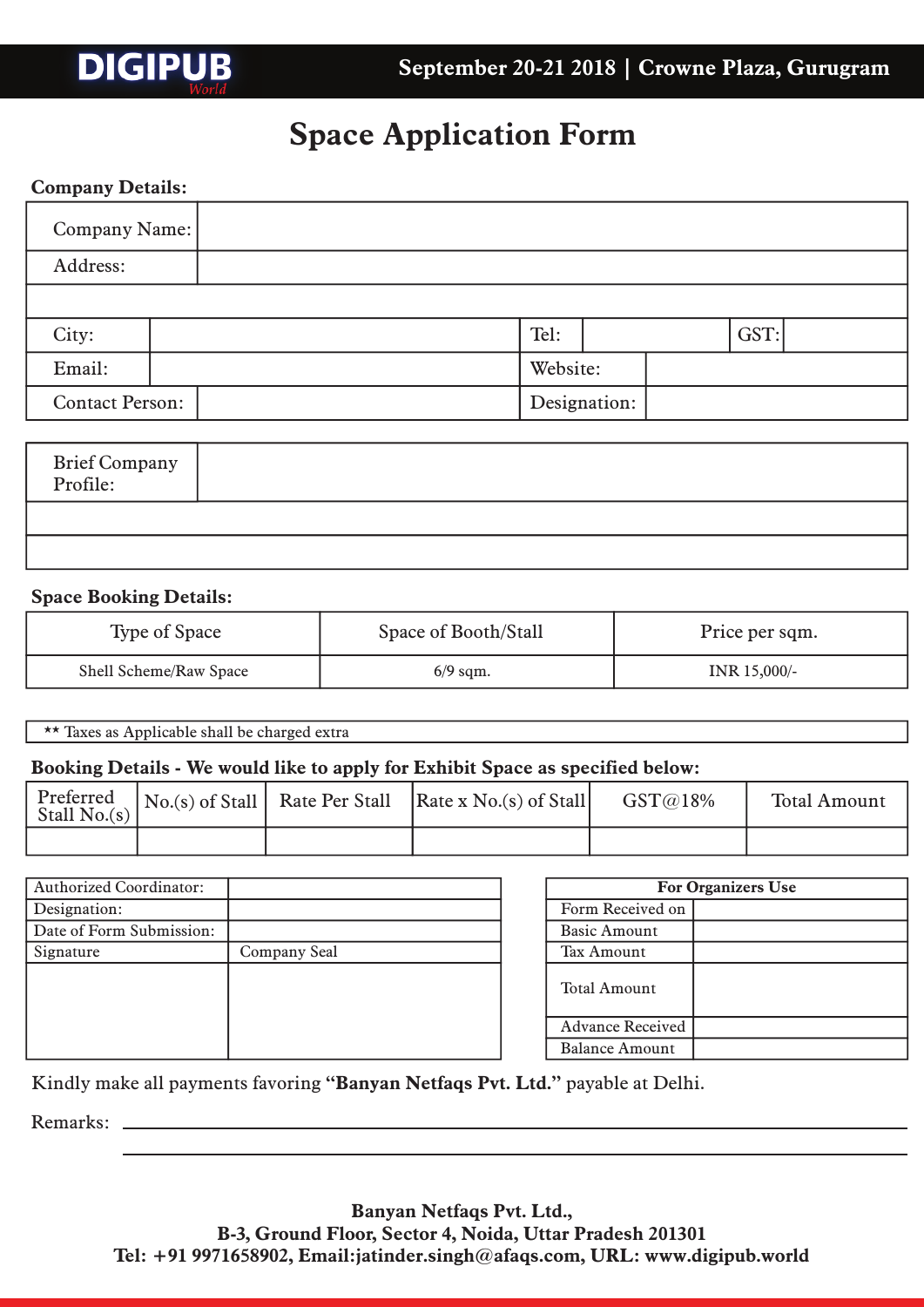

# **Terms & Conditions**

### **Confirmation of Exhibit Space:**

Receipt of the signed Application Form from the Exhibitor along with 100% advance payment shall be deemed to be acceptance of the Terms and conditions of participation.

#### **Terms of Payment:**

100 % of the Total Stall Amount - On Booking

Please refer to the floor map & rate card mentioned overleaf for participation fees.

#### **Allocation of Space:**

The organizers, at the sole discretion, allocate space to an exhibitor in the manner they consider best in accordance with the category of the goods/services to be displayed.

#### **Exhibition Space:**

Exhibition Space is available on first come first serve basis.

Basic facilities cover general lighting, general security & surveillance. Extra services will be charged accordingly after a written approval from the Organizers.

#### **Exhibition Timings:**

The exhibition timings will be same as that of the conference.

#### **Extra Charges:**

Exhibitors will have to pay extra charges for additional lighting and power connection.

#### **Technical Guidelines:**

Any intended change in the stall structure will have to be approved by the Organizers.

Exhibitors are required to comply with all the instructions given to them by the Organizers.

No sub-letting will be allowed in any manner.

Signage, display material, and leaflet distribution will be permitted only inside the allocated booth area.

#### **Height of Display:**

Normal height of stand shall be 2.5 metres. For any further elevation written approval has to be taken from the Organizers.

#### **Rights of Organizers:**

To reject any application for space without assigning any reason.

To amend the terms and conditions of participation and issue additional Rules and Regulations for the exhibitors from time to time which shall be binding for the exhibitors.

If for any circumstances beyond their control, the exhibition does not take place as promised, the exhibitors will not be entitled to any damages.

To take photographs or video film of the interiors of any stall and to use the same for promotional work.

#### **Cancellation:**

In case of cancellation by an exhibitor once the booking amount is paid, the exhibitor will not be entitled to any refund.

#### **Force Majeure:**

Under the condition of the force majeure which also include natural disaster, strike, look out, closure, riots, war, etc. the Organizers reserve the right to alter the opening dates and duration or even cancel the entire exhibition. In case of cancellation of the exhibition, the stall rental will be refunded to the Exhibitors after deducting the proportionate costs already incurred by the Organizers.